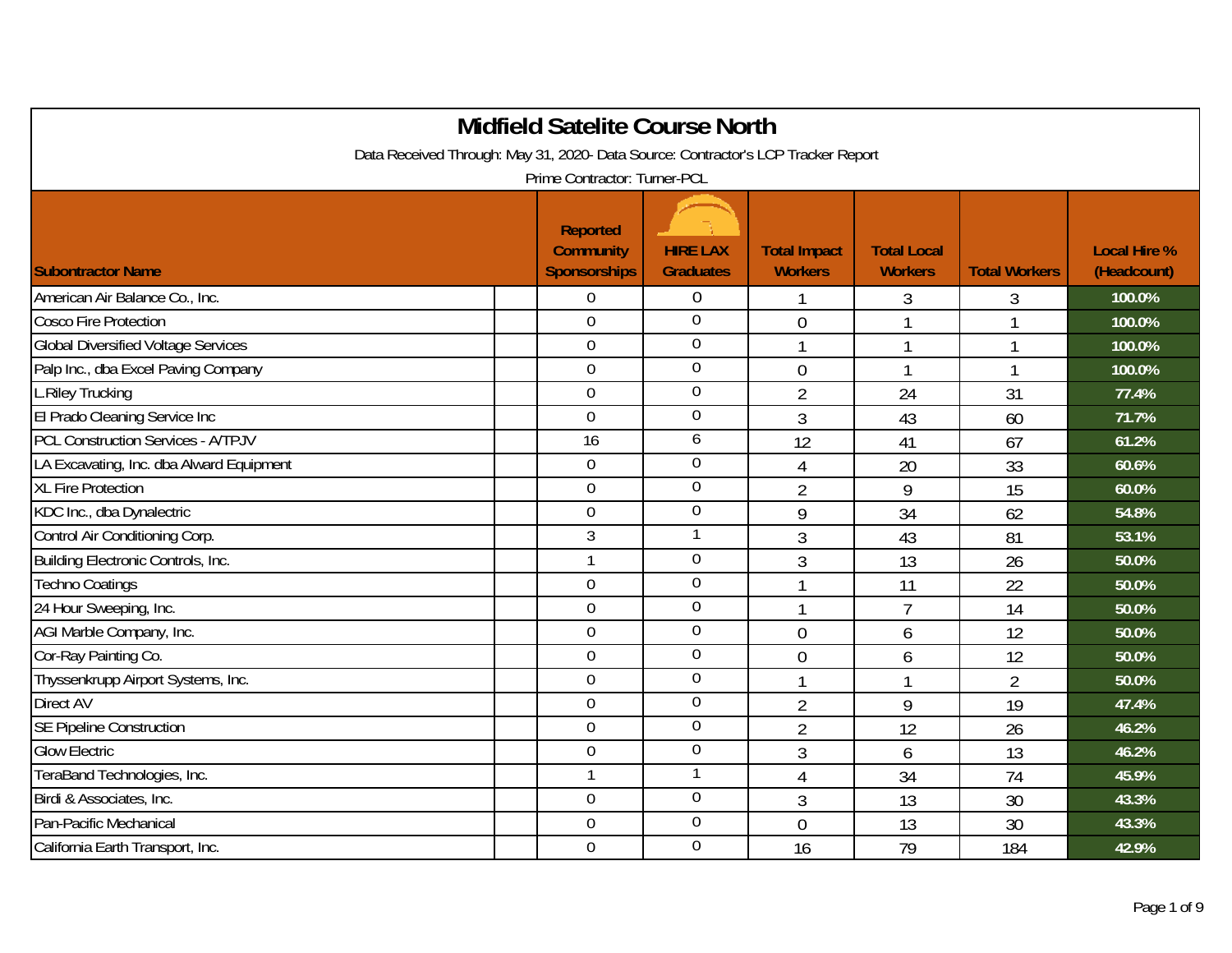| <b>Midfield Satelite Course North</b>                                                                             |                                                            |                                     |                                       |                                      |                      |                                    |  |  |  |
|-------------------------------------------------------------------------------------------------------------------|------------------------------------------------------------|-------------------------------------|---------------------------------------|--------------------------------------|----------------------|------------------------------------|--|--|--|
| Data Received Through: May 31, 2020- Data Source: Contractor's LCP Tracker Report<br>Prime Contractor: Turner-PCL |                                                            |                                     |                                       |                                      |                      |                                    |  |  |  |
| <b>Subontractor Name</b>                                                                                          | <b>Reported</b><br><b>Community</b><br><b>Sponsorships</b> | <b>HIRE LAX</b><br><b>Graduates</b> | <b>Total Impact</b><br><b>Workers</b> | <b>Total Local</b><br><b>Workers</b> | <b>Total Workers</b> | <b>Local Hire %</b><br>(Headcount) |  |  |  |
| <b>SR BRAY LLC dba Power Plus</b>                                                                                 | $\mathbf 0$                                                | $\overline{0}$                      | 1                                     | 3                                    | $\overline{7}$       | 42.9%                              |  |  |  |
| <b>Comet Electric</b>                                                                                             | $\overline{0}$                                             | $\overline{0}$                      | $\overline{1}$                        | 20                                   | 47                   | 42.6%                              |  |  |  |
| Diversified Production Services, Inc.                                                                             | $\overline{0}$                                             | $\overline{0}$                      | 5                                     | 16                                   | 38                   | 42.1%                              |  |  |  |
| GEC <sub>2</sub>                                                                                                  | $\overline{0}$                                             | $\overline{0}$                      | 10                                    | 55                                   | 131                  | 42.0%                              |  |  |  |
| Safe Scaffolding                                                                                                  | $\mathbf 0$                                                | $\overline{0}$                      | 5                                     | 15                                   | 36                   | 41.7%                              |  |  |  |
| <b>Elite Terminal Services</b>                                                                                    | $\overline{0}$                                             | $\overline{0}$                      | $\mathbf{1}$                          | 5                                    | 12                   | 41.7%                              |  |  |  |
| Conti Corporation                                                                                                 | $\mathbf 0$                                                | $\boldsymbol{0}$                    | $\mathbf 0$                           | 6                                    | 15                   | 40.0%                              |  |  |  |
| Apex Cabling Inc                                                                                                  | $\overline{0}$                                             | $\overline{0}$                      | $\mathbf{1}$                          | $\overline{2}$                       | 5                    | 40.0%                              |  |  |  |
| Bielski Specialty Services, Inc.                                                                                  | $\overline{0}$                                             | $\overline{0}$                      | $\overline{0}$                        | $\overline{2}$                       | 5                    | 40.0%                              |  |  |  |
| Smoke Guard California Inc.                                                                                       | $\mathbf 0$                                                | $\overline{0}$                      | $\mathbf 1$                           | $\overline{2}$                       | 5                    | 40.0%                              |  |  |  |
| R&R Masonry, Inc.                                                                                                 | $\overline{0}$                                             | $\overline{0}$                      | $\overline{2}$                        | 13                                   | 33                   | 39.4%                              |  |  |  |
| San-Mar Construction Co., Inc.                                                                                    | 3                                                          | $\overline{0}$                      | $\overline{4}$                        | 36                                   | 92                   | 39.1%                              |  |  |  |
| CSI Electrical Contractors, Inc.                                                                                  | $\overline{0}$                                             | $\overline{0}$                      | $\overline{2}$                        | $\overline{7}$                       | 18                   | 38.9%                              |  |  |  |
| West Coast Firestopping, Inc.                                                                                     | $\overline{0}$                                             | $\overline{0}$                      | $\overline{2}$                        | $\overline{7}$                       | 18                   | 38.9%                              |  |  |  |
| <b>Top End Constructors</b>                                                                                       | $\overline{0}$                                             | $\mathbf 0$                         | $\overline{0}$                        | 19                                   | 49                   | 38.8%                              |  |  |  |
| Murrco Construction, Inc.                                                                                         | $\overline{2}$                                             | $\boldsymbol{0}$                    | $\overline{4}$                        | 24                                   | 62                   | 38.7%                              |  |  |  |
| RJ&J Construction, Inc.                                                                                           | $\overline{0}$                                             | $\overline{0}$                      | $\overline{4}$                        | 12                                   | 31                   | 38.7%                              |  |  |  |
| <b>Morrow Meadows Corporation</b>                                                                                 | $\mathbf 0$                                                | $\overline{0}$                      | $\overline{2}$                        | 20                                   | 52                   | 38.5%                              |  |  |  |
| Infinity Drywall Contracting, Inc.                                                                                | $\overline{1}$                                             | $\mathbf{1}$                        | $\mathbf 0$                           | 5                                    | 13                   | 38.5%                              |  |  |  |
| Steve Bubalo Construction Co.                                                                                     | $\overline{2}$                                             | $\overline{0}$                      | $\overline{7}$                        | 15                                   | 40                   | 37.5%                              |  |  |  |
| Alert Insulation Co., Inc.                                                                                        | $\overline{0}$                                             | $\overline{0}$                      | $\mathbf{1}$                          | 9                                    | 24                   | 37.5%                              |  |  |  |
| <b>Taft Electric Company</b>                                                                                      | $\mathbf 0$                                                | $\overline{0}$                      | $\overline{7}$                        | 25                                   | 67                   | 37.3%                              |  |  |  |
| PCL Construction B- Tunnel/Concrete                                                                               | $\mathbf 0$                                                | $\overline{0}$                      | 5                                     | 11                                   | 30                   | 36.7%                              |  |  |  |
| Environmental Construction Group, Inc.                                                                            | $\overline{0}$                                             | $\overline{0}$                      | 1                                     | 12                                   | 33                   | 36.4%                              |  |  |  |
| Blue Iron Foundations & Shoring LLC                                                                               | $\mathbf 0$                                                | $\mathbf 0$                         | $\overline{2}$                        | $\overline{4}$                       | 11                   | 36.4%                              |  |  |  |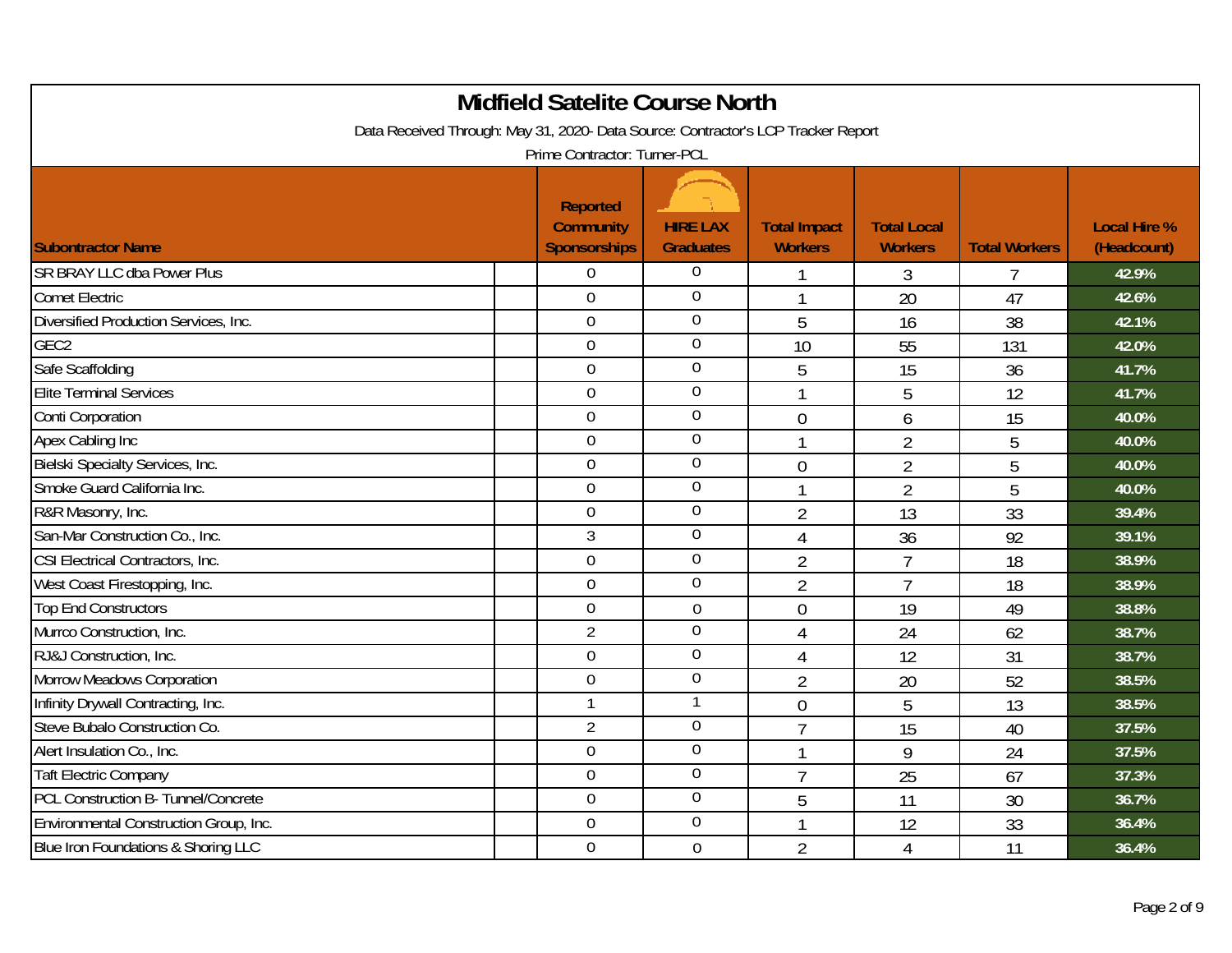| <b>Midfield Satelite Course North</b>                                                                             |                                                     |                                     |                                       |                                      |                      |                                    |  |  |  |
|-------------------------------------------------------------------------------------------------------------------|-----------------------------------------------------|-------------------------------------|---------------------------------------|--------------------------------------|----------------------|------------------------------------|--|--|--|
| Data Received Through: May 31, 2020- Data Source: Contractor's LCP Tracker Report<br>Prime Contractor: Turner-PCL |                                                     |                                     |                                       |                                      |                      |                                    |  |  |  |
| <b>Subontractor Name</b>                                                                                          | Reported<br><b>Community</b><br><b>Sponsorships</b> | <b>HIRE LAX</b><br><b>Graduates</b> | <b>Total Impact</b><br><b>Workers</b> | <b>Total Local</b><br><b>Workers</b> | <b>Total Workers</b> | <b>Local Hire %</b><br>(Headcount) |  |  |  |
| Crown Fence Co.                                                                                                   | $\overline{0}$                                      | $\overline{0}$                      | -1                                    | 17                                   | 47                   | 36.2%                              |  |  |  |
| <b>Tahlequah Steel</b>                                                                                            | $\overline{0}$                                      | $\overline{0}$                      | 5                                     | 18                                   | 50                   | 36.0%                              |  |  |  |
| ISEC, Inc.                                                                                                        | $\overline{1}$                                      | -1                                  | 12                                    | 46                                   | 129                  | 35.7%                              |  |  |  |
| Borbon, Inc.                                                                                                      | $\mathbf 0$                                         | $\overline{0}$                      | 3                                     | 28                                   | 79                   | 35.4%                              |  |  |  |
| Martinez Steel Corporation                                                                                        | $\mathbf 0$                                         | $\mathbf 0$                         | 1                                     | 29                                   | 82                   | 35.4%                              |  |  |  |
| South Coast Specialty Construction                                                                                | $\mathbf{1}$                                        | $\mathbf{1}$                        | $\mathbf 0$                           | 6                                    | 17                   | 35.3%                              |  |  |  |
| Vellutini Corp dba Royal Electric Company                                                                         | $\mathbf 0$                                         | $\overline{0}$                      | $\overline{2}$                        | 13                                   | 37                   | 35.1%                              |  |  |  |
| Helix Electric, Inc.                                                                                              | $\mathbf{1}$                                        | $\mathbf{1}$                        | 20                                    | 116                                  | 333                  | 34.8%                              |  |  |  |
| NorthStar Contracting Group, Inc.                                                                                 | $\overline{0}$                                      | $\overline{0}$                      | $\mathbf 0$                           | 12                                   | 35                   | 34.3%                              |  |  |  |
| Saddleback Waterproofing                                                                                          | $\overline{0}$                                      | $\overline{0}$                      | $\overline{2}$                        | 12                                   | 35                   | 34.3%                              |  |  |  |
| <b>Concrete Coring Company</b>                                                                                    | $\overline{0}$                                      | $\overline{0}$                      | $\overline{2}$                        | 11                                   | 33                   | 33.3%                              |  |  |  |
| <b>Granstrom Masonry Inc</b>                                                                                      | $\overline{0}$                                      | $\overline{0}$                      | $\overline{0}$                        | 8                                    | 24                   | 33.3%                              |  |  |  |
| McDonough Construction Rentals, Inc.                                                                              | $\overline{0}$                                      | $\overline{0}$                      | 1                                     | 8                                    | 24                   | 33.3%                              |  |  |  |
| Courtney Inc.                                                                                                     | $\overline{0}$                                      | $\overline{0}$                      | $\mathbf 0$                           | 5                                    | 15                   | 33.3%                              |  |  |  |
| Upland Contracting, Inc.                                                                                          | $\overline{0}$                                      | $\overline{0}$                      | $\overline{0}$                        | $\overline{2}$                       | 6                    | 33.3%                              |  |  |  |
| Northwest Excavating, Inc.                                                                                        | $\overline{0}$                                      | $\boldsymbol{0}$                    | $\overline{0}$                        | 1                                    | $\overline{3}$       | 33.3%                              |  |  |  |
| Valley Waterproofing, Inc.                                                                                        | $\overline{0}$                                      | $\overline{0}$                      | $\overline{0}$                        | $\mathbf{1}$                         | 3                    | 33.3%                              |  |  |  |
| Penhall Company                                                                                                   | $\overline{0}$                                      | $\overline{0}$                      | $\mathfrak{Z}$                        | 29                                   | 88                   | 33.0%                              |  |  |  |
| Muhlhauser Steel, Inc.                                                                                            | $\mathbf 0$                                         | $\boldsymbol{0}$                    | 3                                     | 23                                   | 70                   | 32.9%                              |  |  |  |
| <b>Granite Construction Company</b>                                                                               | 4                                                   | $\mathbf{1}$                        | 26                                    | 120                                  | 375                  | 32.0%                              |  |  |  |
| Gonsalves & Santucci dba Conco                                                                                    | 3                                                   | $\mathbf{1}$                        | 14                                    | 115                                  | 362                  | 31.8%                              |  |  |  |
| Mike Zarp, Inc.                                                                                                   | $\mathbf 0$                                         | $\overline{0}$                      | $\mathfrak{Z}$                        | 13                                   | 41                   | 31.7%                              |  |  |  |
| Zolnay Insulation, Inc.                                                                                           | $\mathbf 0$                                         | $\overline{0}$                      | $\mathbf 0$                           | 10                                   | 32                   | 31.3%                              |  |  |  |
| Alameda Construction Services, Inc.                                                                               | $\overline{0}$                                      | $\overline{0}$                      | $\overline{3}$                        | 13                                   | 42                   | 31.0%                              |  |  |  |
| Premier Tile & Marble                                                                                             | $\mathbf 0$                                         | $\mathbf 0$                         | 1                                     | 12                                   | 39                   | 30.8%                              |  |  |  |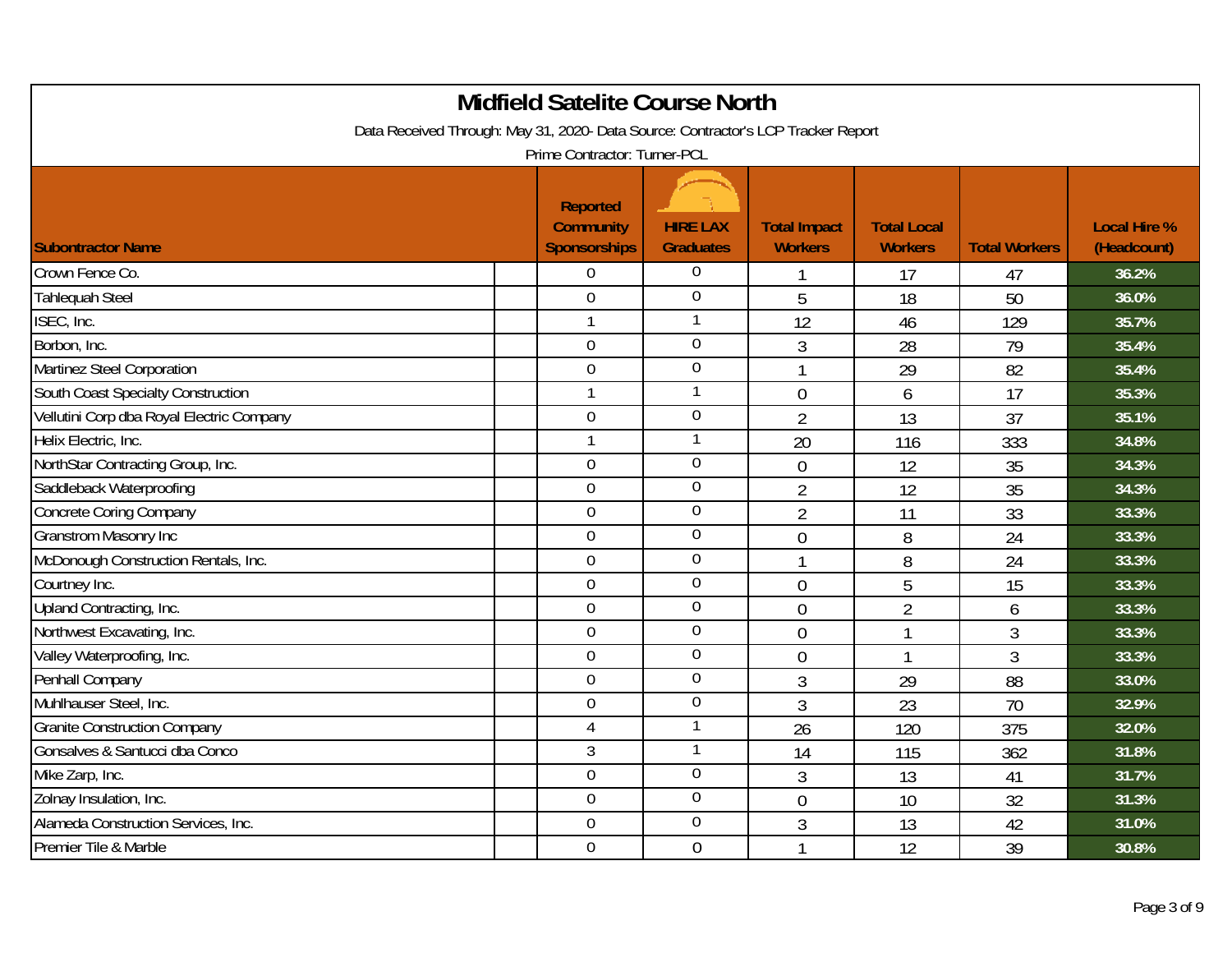| <b>Midfield Satelite Course North</b><br>Data Received Through: May 31, 2020- Data Source: Contractor's LCP Tracker Report |                                                     |                                     |                                       |                                      |                      |                                    |  |  |
|----------------------------------------------------------------------------------------------------------------------------|-----------------------------------------------------|-------------------------------------|---------------------------------------|--------------------------------------|----------------------|------------------------------------|--|--|
| Prime Contractor: Turner-PCL                                                                                               |                                                     |                                     |                                       |                                      |                      |                                    |  |  |
| <b>Subontractor Name</b>                                                                                                   | <b>Reported</b><br><b>Community</b><br>Sponsorships | <b>HIRE LAX</b><br><b>Graduates</b> | <b>Total Impact</b><br><b>Workers</b> | <b>Total Local</b><br><b>Workers</b> | <b>Total Workers</b> | <b>Local Hire %</b><br>(Headcount) |  |  |
| Silverado Tile and Stone, Inc.                                                                                             | $\mathbf 0$                                         | $\boldsymbol{0}$                    | $\mathbf 0$                           | $\overline{4}$                       | 13                   | 30.8%                              |  |  |
| Sign Age Identity Systems, Inc.                                                                                            | $\overline{0}$                                      | $\overline{0}$                      | $\overline{2}$                        | $\overline{7}$                       | 23                   | 30.4%                              |  |  |
| Best Contracting Services, Inc.                                                                                            | $\mathbf 0$                                         | $\overline{0}$                      | 10                                    | 77                                   | 254                  | 30.3%                              |  |  |
| Malcolm Drilling Co., Inc.                                                                                                 | $\overline{0}$                                      | $\boldsymbol{0}$                    | 4                                     | 20                                   | 66                   | 30.3%                              |  |  |
| Cowelco                                                                                                                    | $\overline{1}$                                      | $\boldsymbol{0}$                    | $\overline{2}$                        | 9                                    | 30                   | 30.0%                              |  |  |
| <b>Wolverine Fire Protection Co</b>                                                                                        | 4                                                   | $\overline{4}$                      | $\overline{7}$                        | 18                                   | 61                   | 29.5%                              |  |  |
| Southwest Steel of California, Inc.                                                                                        | $\mathbf 0$                                         | $\boldsymbol{0}$                    | $\overline{2}$                        | 32                                   | 109                  | 29.4%                              |  |  |
| McGuire Contracting, Inc.                                                                                                  | $\overline{2}$                                      | $\mathbf{1}$                        | $\overline{7}$                        | 65                                   | 222                  | 29.3%                              |  |  |
| Gerdau Reinforcing Steel                                                                                                   | 4                                                   | $\overline{0}$                      | 9                                     | 46                                   | 158                  | 29.1%                              |  |  |
| Performance Contracting, Inc.                                                                                              | $\overline{0}$                                      | $\boldsymbol{0}$                    | 28                                    | 122                                  | 421                  | 29.0%                              |  |  |
| <b>Shoring Engineers</b>                                                                                                   | $\overline{0}$                                      | $\mathbf 0$                         | 5                                     | 42                                   | 147                  | 28.6%                              |  |  |
| <b>JLS Concrete Pumping</b>                                                                                                | $\mathbf 0$                                         | $\boldsymbol{0}$                    | $\overline{0}$                        | $\overline{2}$                       | $\overline{7}$       | 28.6%                              |  |  |
| <b>NOR-CAL Pipeline Services</b>                                                                                           | $\mathbf 0$                                         | $\overline{0}$                      | $\overline{2}$                        | 20                                   | 71                   | 28.2%                              |  |  |
| Anning-Johnson Company                                                                                                     | $\overline{1}$                                      | $\boldsymbol{0}$                    | $\overline{4}$                        | 15                                   | 54                   | 27.8%                              |  |  |
| Merli Concrete Pumping                                                                                                     | $\mathbf 0$                                         | $\boldsymbol{0}$                    | $\overline{0}$                        | 5                                    | 18                   | 27.8%                              |  |  |
| Bagatelos Glass Systems, Inc.                                                                                              | 3                                                   | $\mathbf{1}$                        | 1                                     | 13                                   | 47                   | 27.7%                              |  |  |
| <b>Griffith Company</b>                                                                                                    | $\overline{2}$                                      | $\mathbf 0$                         | 20                                    | 88                                   | 319                  | 27.6%                              |  |  |
| Karcher Interiors Systems, Inc.                                                                                            | $\overline{2}$                                      | $\overline{2}$                      | 1                                     | 6                                    | 22                   | 27.3%                              |  |  |
| Traffic Management, Inc.                                                                                                   | $\mathbf 0$                                         | $\boldsymbol{0}$                    | $\mathbf 0$                           | 6                                    | 22                   | 27.3%                              |  |  |
| Bryton Engineering & Grading, Inc. dba Premiere                                                                            | $\Omega$                                            | $\overline{0}$                      |                                       | 10                                   | 37                   | 27.0%                              |  |  |
| Coast Insulation Contractor, Inc. dba Coast Building Products                                                              | $\overline{0}$                                      | $\boldsymbol{0}$                    | $\overline{0}$                        | 6                                    | 23                   | 26.1%                              |  |  |
| <b>Brady Company</b>                                                                                                       | $\mathbf 0$                                         | $\boldsymbol{0}$                    | $\overline{2}$                        | 10                                   | 39                   | 25.6%                              |  |  |
| Signature Flooring, Inc.                                                                                                   | $\mathbf 0$                                         | $\boldsymbol{0}$                    | 1                                     | 13                                   | 51                   | 25.5%                              |  |  |
| <b>Otis Elevator Company</b>                                                                                               | $\overline{0}$                                      | $\overline{0}$                      | $\overline{4}$                        | 32                                   | 128                  | 25.0%                              |  |  |
| Sterndahl Enterprises, Inc.                                                                                                | $\mathbf 0$                                         | $\mathbf 0$                         | $\overline{2}$                        | 10                                   | 40                   | 25.0%                              |  |  |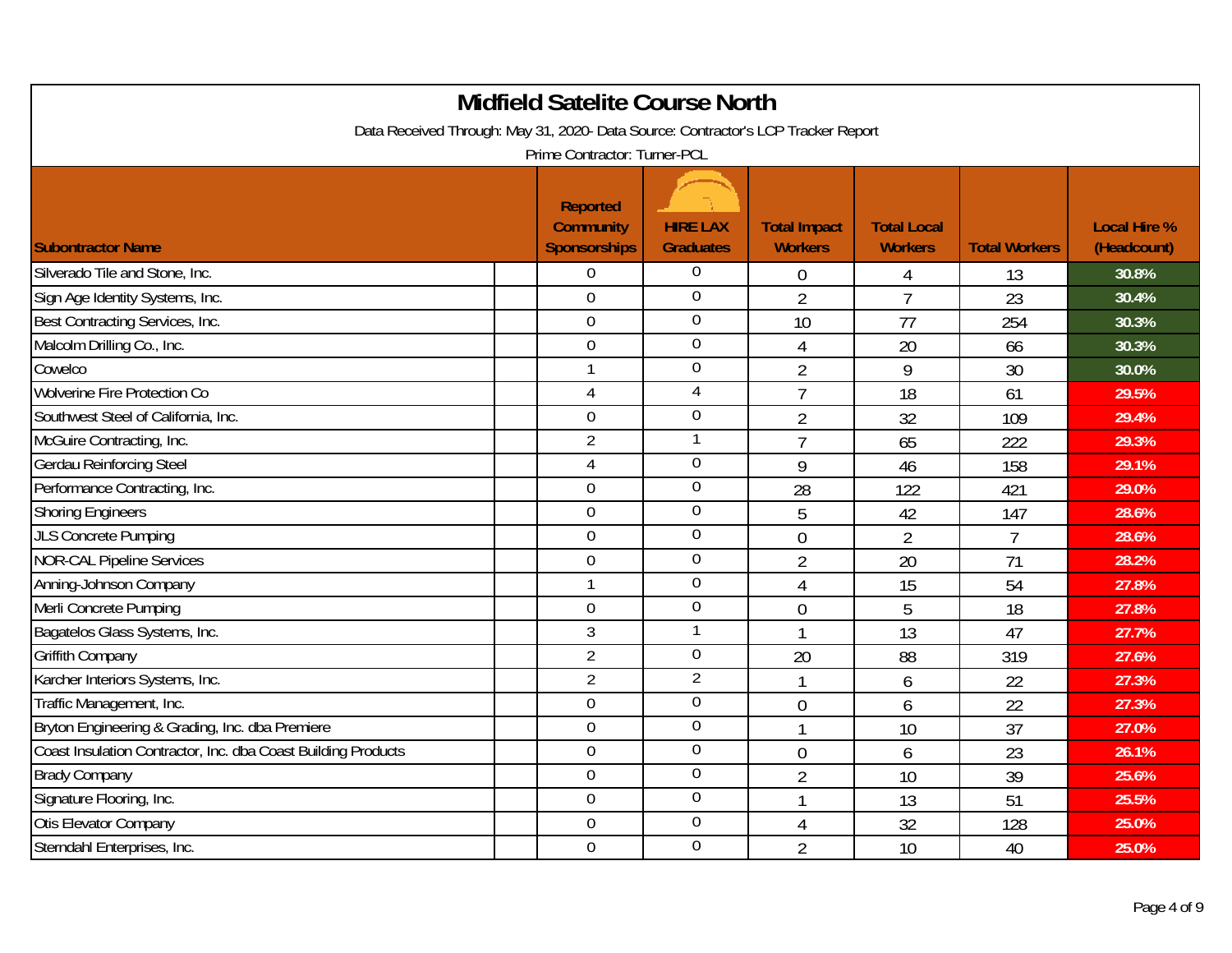| <b>Midfield Satelite Course North</b>                                             |                                                     |                                     |                                       |                                      |                      |                                    |  |  |  |
|-----------------------------------------------------------------------------------|-----------------------------------------------------|-------------------------------------|---------------------------------------|--------------------------------------|----------------------|------------------------------------|--|--|--|
| Data Received Through: May 31, 2020- Data Source: Contractor's LCP Tracker Report |                                                     |                                     |                                       |                                      |                      |                                    |  |  |  |
| Prime Contractor: Turner-PCL                                                      |                                                     |                                     |                                       |                                      |                      |                                    |  |  |  |
| <b>Subontractor Name</b>                                                          | <b>Reported</b><br><b>Community</b><br>Sponsorships | <b>HIRE LAX</b><br><b>Graduates</b> | <b>Total Impact</b><br><b>Workers</b> | <b>Total Local</b><br><b>Workers</b> | <b>Total Workers</b> | <b>Local Hire %</b><br>(Headcount) |  |  |  |
| LNA Concrete Structures, Inc.                                                     | $\mathbf 0$                                         | $\boldsymbol{0}$                    | 3                                     | 8                                    | 32                   | 25.0%                              |  |  |  |
| Corradini Corp                                                                    | $\Omega$                                            | $\overline{0}$                      | 1                                     | 6                                    | 24                   | 25.0%                              |  |  |  |
| <b>Farwest Insulation Contracting</b>                                             | $\mathbf 0$                                         | $\boldsymbol{0}$                    | $\overline{2}$                        | $\overline{3}$                       | 12                   | 25.0%                              |  |  |  |
| Machado & Sons Construction, Inc.                                                 | $\overline{0}$                                      | $\overline{0}$                      | $\mathbf 1$                           | $\overline{2}$                       | 8                    | 25.0%                              |  |  |  |
| <b>PG Cutting Services</b>                                                        | $\mathbf{1}$                                        | $\boldsymbol{0}$                    | $\mathbf 0$                           | $\overline{2}$                       | 8                    | 25.0%                              |  |  |  |
| W.A. Rasic Construction Company, Inc.                                             | $\overline{0}$                                      | $\overline{0}$                      | $\mathbf 0$                           | $\overline{2}$                       | 8                    | 25.0%                              |  |  |  |
| Zefiro Corporation                                                                | $\mathbf 0$                                         | $\boldsymbol{0}$                    | $\mathbf 0$                           | $\overline{2}$                       | 8                    | 25.0%                              |  |  |  |
| A Power Sweeping, Inc.                                                            | $\mathbf 0$                                         | $\boldsymbol{0}$                    | $\overline{0}$                        |                                      | 4                    | 25.0%                              |  |  |  |
| Kellar Sweeping, Inc.                                                             | $\overline{0}$                                      | $\mathbf 0$                         | $\theta$                              |                                      | 4                    | 25.0%                              |  |  |  |
| Throop Lightweight Fill, Inc.                                                     | $\overline{0}$                                      | $\boldsymbol{0}$                    | $\theta$                              |                                      | 4                    | 25.0%                              |  |  |  |
| Limbach Company LC                                                                | $\boldsymbol{0}$                                    | $\boldsymbol{0}$                    | 6                                     | 44                                   | 177                  | 24.9%                              |  |  |  |
| Blois Construction, Inc.                                                          | $\overline{2}$                                      | $\mathbf{1}$                        | 3                                     | 14                                   | 58                   | 24.1%                              |  |  |  |
| Rosendin Electric Inc                                                             | $\overline{0}$                                      | $\overline{0}$                      |                                       | 4                                    | 17                   | 23.5%                              |  |  |  |
| Commercial Scaffolding of CA, Inc.                                                | $\mathbf 0$                                         | $\boldsymbol{0}$                    | $\mathbf 0$                           | $\overline{7}$                       | 30                   | 23.3%                              |  |  |  |
| Allied Steel Co., Inc.                                                            | $\mathbf{1}$                                        | $\mathbf{1}$                        | $\overline{4}$                        | 20                                   | 87                   | 23.0%                              |  |  |  |
| <b>Applied Engineering Concepts</b>                                               | $\mathbf 0$                                         | $\boldsymbol{0}$                    | $\overline{0}$                        | $\overline{2}$                       | 9                    | 22.2%                              |  |  |  |
| Schuff Steel                                                                      | $\overline{4}$                                      | $\mathbf{1}$                        | 9                                     | 45                                   | 203                  | 22.2%                              |  |  |  |
| Clevland Marble LP                                                                | $\overline{0}$                                      | $\boldsymbol{0}$                    | $\mathbf 0$                           | $\overline{7}$                       | 32                   | 21.9%                              |  |  |  |
| Conco Pumping, Inc.                                                               | $\mathbf 1$                                         | $\boldsymbol{0}$                    |                                       | $\overline{7}$                       | 34                   | 20.6%                              |  |  |  |
| Connor Concrete Cutting and Coring                                                | $\Omega$                                            | $\overline{0}$                      |                                       | 3                                    | 15                   | 20.0%                              |  |  |  |
| Air Conditioning Control Systems, Inc.                                            | $\overline{0}$                                      | $\boldsymbol{0}$                    | $\theta$                              |                                      | 5                    | 20.0%                              |  |  |  |
| Bill Carr Surveys, Inc.                                                           | $\mathbf 0$                                         | $\boldsymbol{0}$                    | $\mathbf 0$                           |                                      | 5                    | 20.0%                              |  |  |  |
| Siemens Industry Inc                                                              | $\overline{0}$                                      | $\overline{0}$                      | $\mathbf 0$                           |                                      | 5                    | 20.0%                              |  |  |  |
| TechCorr USA Management, LLC                                                      | $\overline{0}$                                      | $\overline{0}$                      | $\overline{0}$                        |                                      | 5                    | 20.0%                              |  |  |  |
| <b>Austin Enterprise</b>                                                          | $\mathbf 0$                                         | $\boldsymbol{0}$                    | $\overline{0}$                        | 12                                   | 61                   | 19.7%                              |  |  |  |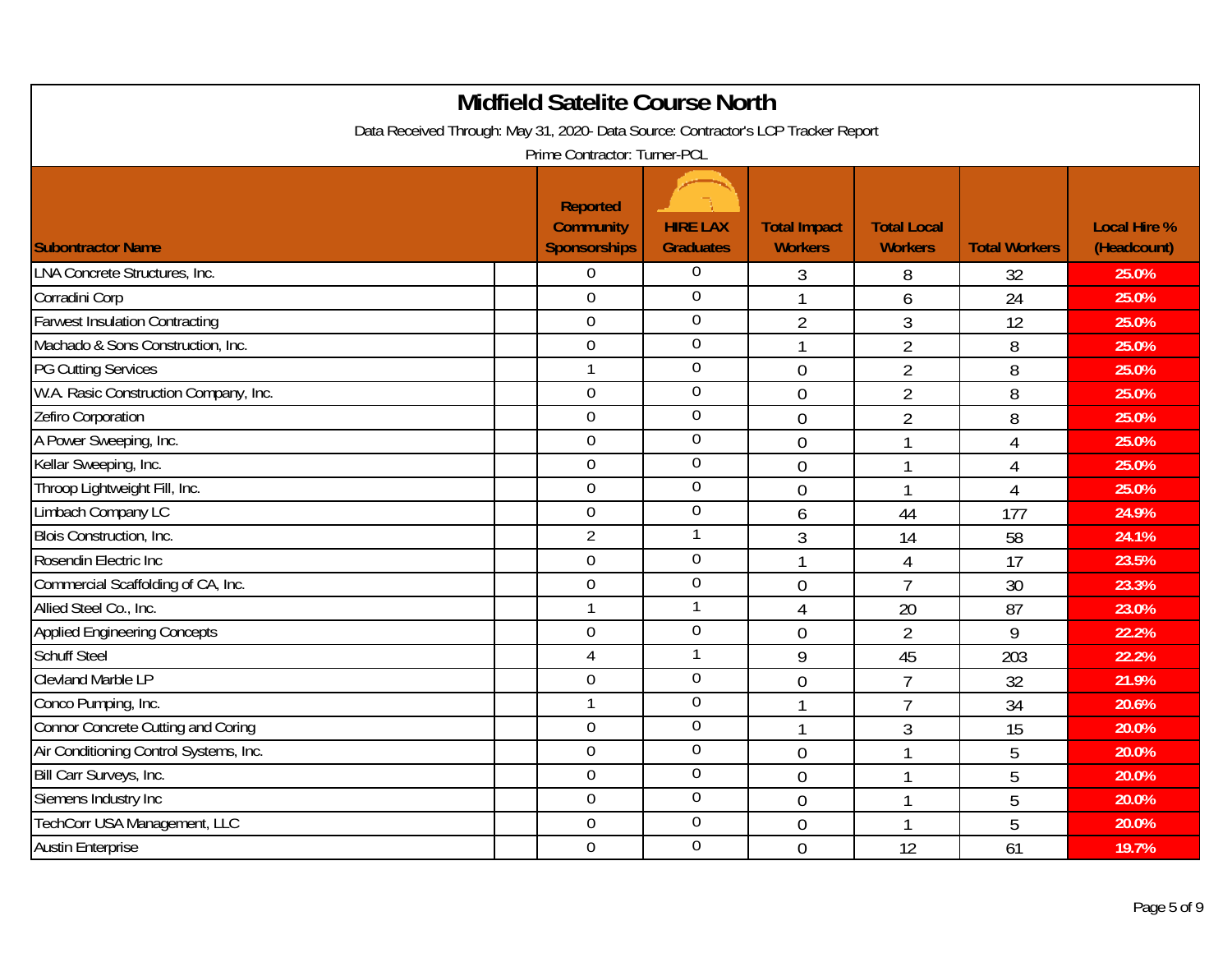| <b>Midfield Satelite Course North</b>                                                                             |                                                     |                                     |                                       |                                      |                      |                                    |  |  |
|-------------------------------------------------------------------------------------------------------------------|-----------------------------------------------------|-------------------------------------|---------------------------------------|--------------------------------------|----------------------|------------------------------------|--|--|
| Data Received Through: May 31, 2020- Data Source: Contractor's LCP Tracker Report<br>Prime Contractor: Turner-PCL |                                                     |                                     |                                       |                                      |                      |                                    |  |  |
| <b>Subontractor Name</b>                                                                                          | <b>Reported</b><br><b>Community</b><br>Sponsorships | <b>HIRE LAX</b><br><b>Graduates</b> | <b>Total Impact</b><br><b>Workers</b> | <b>Total Local</b><br><b>Workers</b> | <b>Total Workers</b> | <b>Local Hire %</b><br>(Headcount) |  |  |
| GeoDesign, Inc.                                                                                                   | $\boldsymbol{0}$                                    | $\overline{0}$                      | $\overline{2}$                        | 3                                    | 16                   | 18.8%                              |  |  |
| Pacific Waterproofing & Restoration                                                                               | $\overline{0}$                                      | $\overline{0}$                      | $\overline{0}$                        | $\overline{3}$                       | 16                   | 18.8%                              |  |  |
| Crown Corr, Inc.                                                                                                  | $\boldsymbol{0}$                                    | $\overline{0}$                      | $\overline{2}$                        | 8                                    | 43                   | 18.6%                              |  |  |
| Orange County Plastering Company                                                                                  | $\mathbf{1}$                                        | $\mathbf{1}$                        | 5                                     | 12                                   | 67                   | 17.9%                              |  |  |
| Bigge Crane and Rigging Co.                                                                                       | $\mathbf 0$                                         | $\overline{0}$                      | $\overline{2}$                        | 3                                    | 17                   | 17.6%                              |  |  |
| Vertical Access, Inc.                                                                                             | $\overline{0}$                                      | $\overline{0}$                      |                                       | 10                                   | 59                   | 16.9%                              |  |  |
| Karcher Insulation, Inc.                                                                                          | $\mathbf 0$                                         | $\overline{0}$                      |                                       | $\overline{2}$                       | 12                   | 16.7%                              |  |  |
| Service West                                                                                                      | $\overline{0}$                                      | $\boldsymbol{0}$                    | 1                                     | $\overline{2}$                       | 12                   | 16.7%                              |  |  |
| KM3N-B dba Terra-Petra                                                                                            | $\overline{0}$                                      | $\mathbf 0$                         | $\overline{0}$                        |                                      | 6                    | 16.7%                              |  |  |
| Nold's Equipment                                                                                                  | $\overline{0}$                                      | $\mathbf 0$                         | 1                                     |                                      | 6                    | 16.7%                              |  |  |
| RMA Group, Inc.                                                                                                   | $\overline{0}$                                      | $\overline{0}$                      |                                       | 6                                    | 37                   | 16.2%                              |  |  |
| Martin Bros./Marcowall, Inc.                                                                                      | $\boldsymbol{0}$                                    | $\overline{0}$                      | 1                                     | 3                                    | 19                   | 15.8%                              |  |  |
| Sequoia Consultants Inc                                                                                           | $\overline{0}$                                      | $\overline{0}$                      | $\mathbf 0$                           | $\overline{4}$                       | 27                   | 14.8%                              |  |  |
| Rouch Rebar, Inc.                                                                                                 | $\mathbf 0$                                         | $\boldsymbol{0}$                    | $\overline{0}$                        | 1                                    | $\overline{7}$       | 14.3%                              |  |  |
| RR Leonard Company                                                                                                | $\mathbf 0$                                         | $\boldsymbol{0}$                    | $\mathbf 0$                           | 1                                    | $\overline{7}$       | 14.3%                              |  |  |
| Murray Company                                                                                                    | $\overline{0}$                                      | $\overline{0}$                      | $\mathbf{1}$                          | 12                                   | 94                   | 12.8%                              |  |  |
| RJ Lalonde, Inc.                                                                                                  | $\overline{0}$                                      | $\overline{0}$                      | $\overline{2}$                        | $\overline{2}$                       | 16                   | 12.5%                              |  |  |
| Ampco North, Inc.                                                                                                 | $\mathbf 0$                                         | $\boldsymbol{0}$                    | $\mathbf 0$                           |                                      | 8                    | 12.5%                              |  |  |
| Martin Integrated                                                                                                 | $\overline{0}$                                      | $\boldsymbol{0}$                    | $\overline{0}$                        | 6                                    | 50                   | 12.0%                              |  |  |
| Pfeiler & Associates Engineers, Inc.                                                                              | $\overline{0}$                                      | $\overline{0}$                      | $\overline{0}$                        | $\overline{2}$                       | 17                   | 11.8%                              |  |  |
| United Riggers & Erectors, Inc.                                                                                   | $\overline{0}$                                      | $\boldsymbol{0}$                    | $\mathbf 0$                           | 3                                    | 27                   | 11.1%                              |  |  |
| Integrity Rebar Placers                                                                                           | $\boldsymbol{0}$                                    | $\overline{0}$                      | $\overline{0}$                        | $\overline{2}$                       | 18                   | 11.1%                              |  |  |
| Power One LLC                                                                                                     | $\overline{0}$                                      | $\overline{0}$                      | $\mathbf{1}$                          | 1                                    | 9                    | 11.1%                              |  |  |
| J.R. Construction                                                                                                 | $\overline{0}$                                      | $\overline{0}$                      | $\mathbf 0$                           |                                      | 11                   | 9.1%                               |  |  |
| <b>Bragg Crane Service</b>                                                                                        | $\mathbf 0$                                         | $\boldsymbol{0}$                    | $\overline{2}$                        | 9                                    | 105                  | 8.6%                               |  |  |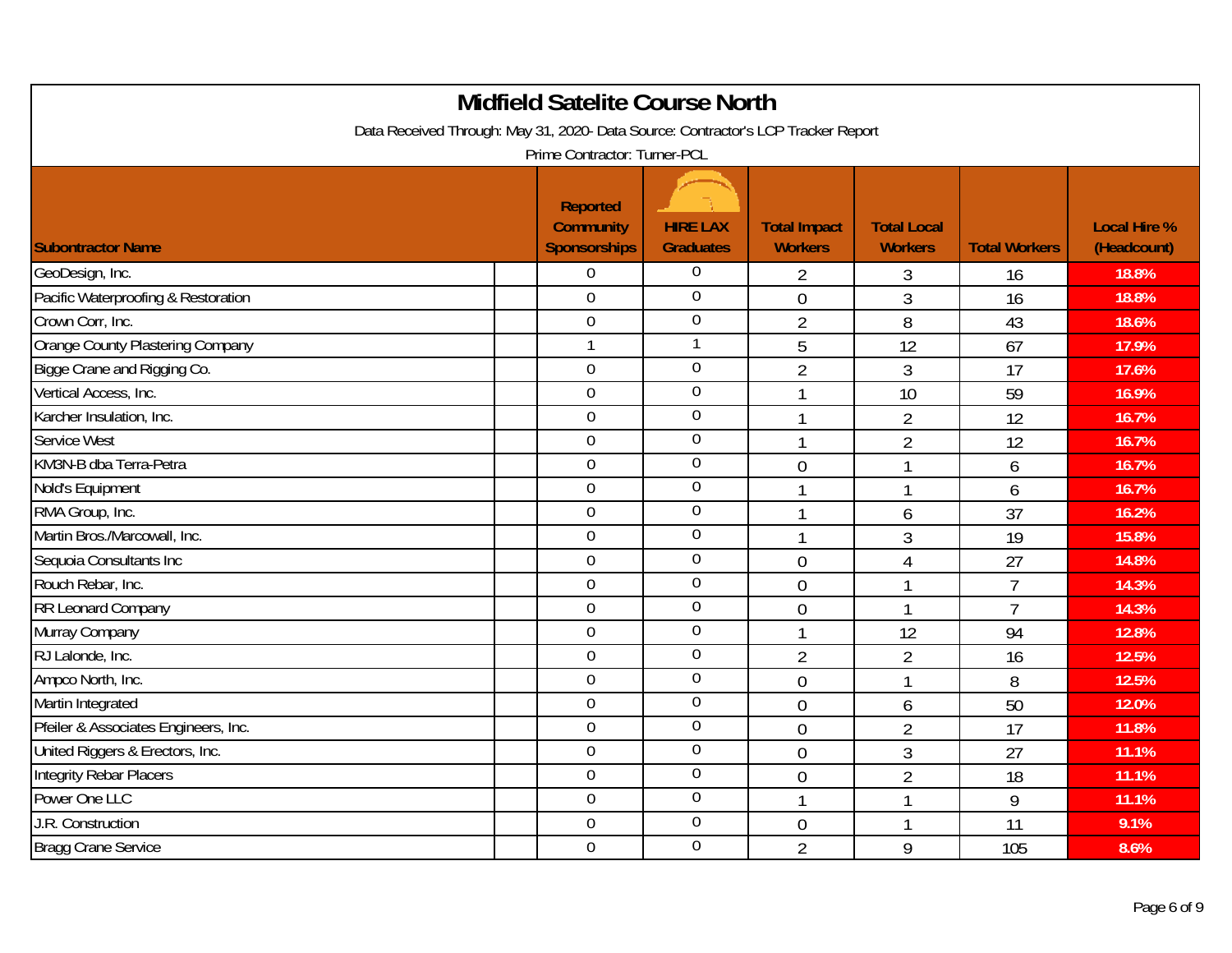| <b>Midfield Satelite Course North</b>                                             |                                                     |                                     |                                       |                                      |                      |                                    |  |  |  |
|-----------------------------------------------------------------------------------|-----------------------------------------------------|-------------------------------------|---------------------------------------|--------------------------------------|----------------------|------------------------------------|--|--|--|
| Data Received Through: May 31, 2020- Data Source: Contractor's LCP Tracker Report |                                                     |                                     |                                       |                                      |                      |                                    |  |  |  |
| Prime Contractor: Turner-PCL                                                      |                                                     |                                     |                                       |                                      |                      |                                    |  |  |  |
| <b>Subontractor Name</b>                                                          | <b>Reported</b><br><b>Community</b><br>Sponsorships | <b>HIRE LAX</b><br><b>Graduates</b> | <b>Total Impact</b><br><b>Workers</b> | <b>Total Local</b><br><b>Workers</b> | <b>Total Workers</b> | <b>Local Hire %</b><br>(Headcount) |  |  |  |
| Doty Bros. Construction Co.                                                       | $\mathbf 0$                                         | $\overline{0}$                      | $\mathbf{1}$                          | 1                                    | 12                   | 8.3%                               |  |  |  |
| G and S Mechanical USA, Inc.                                                      | $\overline{0}$                                      | $\overline{0}$                      | $\overline{0}$                        | $\overline{1}$                       | 12                   | 8.3%                               |  |  |  |
| <b>Badger Daylighting</b>                                                         | $\mathbf 0$                                         | $\mathbf 0$                         | $\overline{0}$                        | $\overline{2}$                       | 26                   | 7.7%                               |  |  |  |
| Savala Equipment Company, Inc.                                                    | $\overline{0}$                                      | $\overline{0}$                      | $\overline{0}$                        | $\overline{2}$                       | 27                   | 7.4%                               |  |  |  |
| Reliable Construction Services, LLC                                               | $\overline{0}$                                      | $\overline{0}$                      | $\overline{0}$                        | $\mathbf{1}$                         | 15                   | 6.7%                               |  |  |  |
| Socal Pacific Construction Corp. dba National Coating & Lining Co.                | $\overline{0}$                                      | $\overline{0}$                      | $\mathbf{1}$                          |                                      | 15                   | 6.7%                               |  |  |  |
| Crane Rental Service, Inc.                                                        | $\overline{0}$                                      | $\boldsymbol{0}$                    | $\mathbf{0}$                          | $\mathbf 0$                          | 43                   | 0.0%                               |  |  |  |
| <b>Maxim Crane Works</b>                                                          | $\overline{0}$                                      | $\boldsymbol{0}$                    | $\overline{0}$                        | 0                                    | 28                   | 0.0%                               |  |  |  |
| Mr. Crane, Inc.                                                                   | $\overline{0}$                                      | $\overline{0}$                      | $\overline{0}$                        | $\overline{0}$                       | 27                   | 0.0%                               |  |  |  |
| Dean's Certified Welding, Inc.                                                    | $\overline{0}$                                      | $\overline{0}$                      | $\mathbf 0$                           | 0                                    | 19                   | 0.0%                               |  |  |  |
| <b>BHC Crane, LLC</b>                                                             | $\overline{0}$                                      | $\overline{0}$                      | $\overline{0}$                        | $\overline{0}$                       | 18                   | 0.0%                               |  |  |  |
| Ayala Boring, Inc.                                                                | $\mathbf 0$                                         | $\overline{0}$                      | $\overline{0}$                        | $\overline{0}$                       | 11                   | 0.0%                               |  |  |  |
| Fine Grade Equipment, Inc.                                                        | $\overline{0}$                                      | $\overline{0}$                      | $\overline{0}$                        | $\overline{0}$                       | 11                   | 0.0%                               |  |  |  |
| PSC Industrial Outsourcing LP                                                     | $\mathbf 0$                                         | $\boldsymbol{0}$                    | $\overline{0}$                        | $\overline{0}$                       | 11                   | 0.0%                               |  |  |  |
| Pavement Recycling Systems                                                        | $\overline{0}$                                      | $\overline{0}$                      | $\overline{0}$                        | $\overline{0}$                       | 10                   | 0.0%                               |  |  |  |
| Cell Crete Corporation Inc                                                        | $\overline{0}$                                      | $\boldsymbol{0}$                    | $\overline{0}$                        | 0                                    | 8                    | 0.0%                               |  |  |  |
| MB Professional Service, Inc.                                                     | $\overline{0}$                                      | $\overline{0}$                      | $\overline{0}$                        | $\overline{0}$                       | 8                    | 0.0%                               |  |  |  |
| Newman Backhoe Service, Inc.                                                      | $\overline{0}$                                      | $\overline{0}$                      | $\mathbf 0$                           | $\mathbf 0$                          | $\overline{1}$       | 0.0%                               |  |  |  |
| D7 Consulting Inc.                                                                | $\overline{0}$                                      | $\overline{0}$                      | $\overline{0}$                        | $\overline{0}$                       | 6                    | 0.0%                               |  |  |  |
| <b>Hydraulic Crane LLC</b>                                                        | $\overline{0}$                                      | $\overline{0}$                      | $\overline{0}$                        | $\overline{0}$                       | 6                    | 0.0%                               |  |  |  |
| Ultra Welding, Inc.                                                               | $\overline{0}$                                      | $\overline{0}$                      | $\mathbf 0$                           | 0                                    | 6                    | 0.0%                               |  |  |  |
| Cascade Drilling, LP                                                              | $\mathbf 0$                                         | $\overline{0}$                      | $\overline{0}$                        | $\overline{0}$                       | 5                    | 0.0%                               |  |  |  |
| <b>Electro Construction Corp</b>                                                  | $\overline{0}$                                      | $\overline{0}$                      | $\overline{0}$                        | $\overline{0}$                       | 5                    | 0.0%                               |  |  |  |
| <b>Griffin Contract Dewatering, LLC</b>                                           | $\overline{0}$                                      | $\overline{0}$                      | $\overline{0}$                        | $\overline{0}$                       | 5                    | 0.0%                               |  |  |  |
| L2 Specialties, Inc.                                                              | $\mathbf 0$                                         | $\overline{0}$                      | $\overline{0}$                        | $\overline{0}$                       | 5                    | 0.0%                               |  |  |  |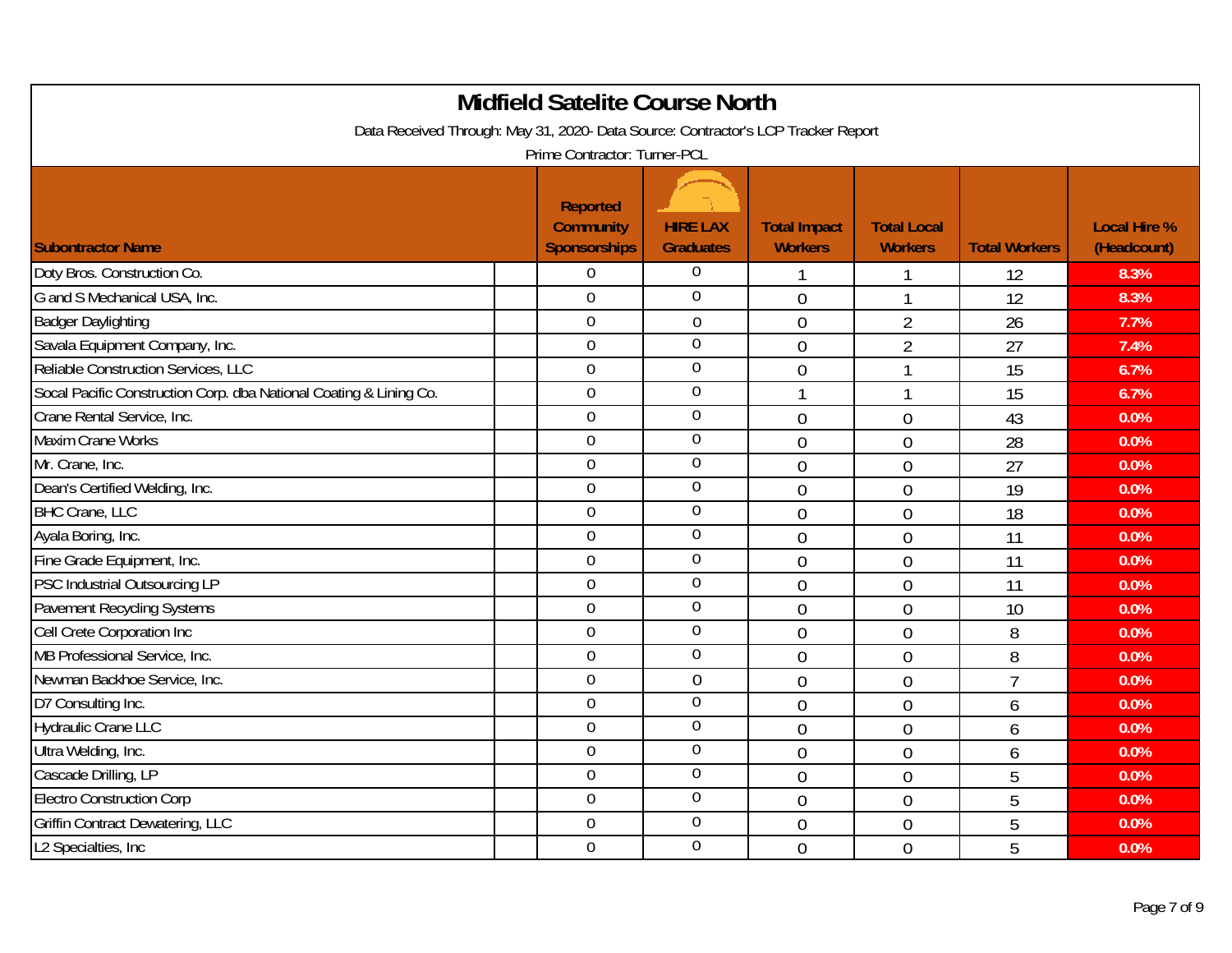| <b>Midfield Satelite Course North</b>                                             |            |                                                     |                                     |                                       |                                      |                      |                                    |  |
|-----------------------------------------------------------------------------------|------------|-----------------------------------------------------|-------------------------------------|---------------------------------------|--------------------------------------|----------------------|------------------------------------|--|
| Data Received Through: May 31, 2020- Data Source: Contractor's LCP Tracker Report |            |                                                     |                                     |                                       |                                      |                      |                                    |  |
| Prime Contractor: Turner-PCL                                                      |            |                                                     |                                     |                                       |                                      |                      |                                    |  |
| <b>Subontractor Name</b>                                                          |            | <b>Reported</b><br><b>Community</b><br>Sponsorships | <b>HIRE LAX</b><br><b>Graduates</b> | <b>Total Impact</b><br><b>Workers</b> | <b>Total Local</b><br><b>Workers</b> | <b>Total Workers</b> | <b>Local Hire %</b><br>(Headcount) |  |
| Matt Chlor, Inc.                                                                  |            | $\boldsymbol{0}$                                    | $\mathbf 0$                         | $\mathbf 0$                           | 0                                    | 5                    | 0.0%                               |  |
| PCI                                                                               |            | $\overline{17}$                                     | 10                                  | $\overline{0}$                        | $\mathbf 0$                          | 5                    | 0.0%                               |  |
| The Door Crew, Inc.                                                               |            | $\mathbf 0$                                         | $\overline{0}$                      | $\overline{0}$                        | $\overline{0}$                       | 5                    | 0.0%                               |  |
| Won-Door Corporation                                                              |            | $\overline{0}$                                      | $\overline{0}$                      | $\overline{0}$                        | $\mathbf 0$                          | 5                    | 0.0%                               |  |
| Addison Equipment Rental                                                          |            | $\overline{0}$                                      | $\overline{0}$                      | $\overline{0}$                        | $\overline{0}$                       | 4                    | 0.0%                               |  |
| <b>Exsell Sales Associates Inc</b>                                                |            | $\overline{0}$                                      | $\overline{0}$                      | $\mathbf 0$                           | $\overline{0}$                       | $\overline{4}$       | 0.0%                               |  |
| Golden State Boring & Pipe Jacking, Inc.                                          |            | $\mathbf 0$                                         | $\overline{0}$                      | $\mathbf{0}$                          | $\mathbf 0$                          | $\overline{4}$       | 0.0%                               |  |
| Koppl Pipeline Services, Inc.                                                     |            | $\mathbf 0$                                         | $\boldsymbol{0}$                    | $\overline{0}$                        | 0                                    | $\overline{4}$       | 0.0%                               |  |
| Mitsubishi Electric US, Inc.                                                      |            | $\overline{0}$                                      | $\overline{0}$                      | $\overline{0}$                        | $\overline{0}$                       | $\overline{4}$       | 0.0%                               |  |
| Warren Collins & Associates, dba Collins Company                                  |            | $\overline{0}$                                      | $\overline{0}$                      | $\mathbf 0$                           | 0                                    | $\overline{4}$       | 0.0%                               |  |
| Century Sweeping, Inc.                                                            |            | $\overline{0}$                                      | $\overline{0}$                      | $\overline{0}$                        | $\overline{0}$                       | 3                    | 0.0%                               |  |
| <b>DSM Construction Inc.</b>                                                      |            | $\mathbf 0$                                         | $\overline{0}$                      | $\overline{0}$                        | $\overline{0}$                       | $\overline{3}$       | 0.0%                               |  |
| G.B.H. Enterprises, Inc                                                           |            | $\overline{0}$                                      | $\overline{0}$                      | $\overline{0}$                        | $\overline{0}$                       | 3                    | 0.0%                               |  |
| <b>HMT</b> Electric Inc                                                           |            | $\mathbf 0$                                         | $\boldsymbol{0}$                    | $\overline{0}$                        | $\overline{0}$                       | 3                    | 0.0%                               |  |
| Smith Shade & Linoleum Co., Inc.                                                  | <b>NEW</b> | $\overline{0}$                                      | $\boldsymbol{0}$                    | $\overline{0}$                        | $\overline{0}$                       | 3                    | 0.0%                               |  |
| <b>SteelPro Specialties</b>                                                       |            | $\overline{0}$                                      | $\boldsymbol{0}$                    | $\overline{0}$                        | 0                                    | $\overline{3}$       | 0.0%                               |  |
| Trademark Hoist Inc                                                               |            | $\overline{0}$                                      | $\mathbf 0$                         | $\overline{0}$                        | $\overline{0}$                       | $\overline{3}$       | 0.0%                               |  |
| Veterans Engineering Services Inc                                                 |            | $\overline{0}$                                      | $\mathbf 0$                         | $\mathbf 0$                           | $\mathbf 0$                          | $\overline{3}$       | 0.0%                               |  |
| <b>WMB &amp; Associates</b>                                                       |            | $\overline{0}$                                      | $\overline{0}$                      | $\overline{0}$                        | $\overline{0}$                       | 3                    | 0.0%                               |  |
| Antigo Construction, Inc.                                                         |            | $\overline{0}$                                      | $\overline{0}$                      | $\overline{0}$                        | $\overline{0}$                       | $\overline{2}$       | 0.0%                               |  |
| ARS Construction Services, Inc. dba Concrete Cutting IntL.                        |            | $\overline{0}$                                      | $\overline{0}$                      | $\mathbf 0$                           | 0                                    | $\overline{2}$       | 0.0%                               |  |
| Cindy Trump Inc., dba Lindy's Cold Planing                                        |            | $\mathbf 0$                                         | $\overline{0}$                      | $\overline{0}$                        | $\overline{0}$                       | $\overline{2}$       | 0.0%                               |  |
| FasTrack Rentals, Inc.                                                            |            | $\overline{0}$                                      | $\overline{0}$                      | $\overline{0}$                        | $\overline{0}$                       | $\overline{2}$       | 0.0%                               |  |
| Straight Up Surveying, Inc                                                        |            | $\overline{0}$                                      | $\overline{0}$                      | $\overline{0}$                        | $\overline{0}$                       | $\overline{2}$       | 0.0%                               |  |
| <b>B &amp; I Equipment Rental</b>                                                 |            | $\mathbf 0$                                         | $\overline{0}$                      | $\overline{0}$                        | $\overline{0}$                       |                      | 0.0%                               |  |